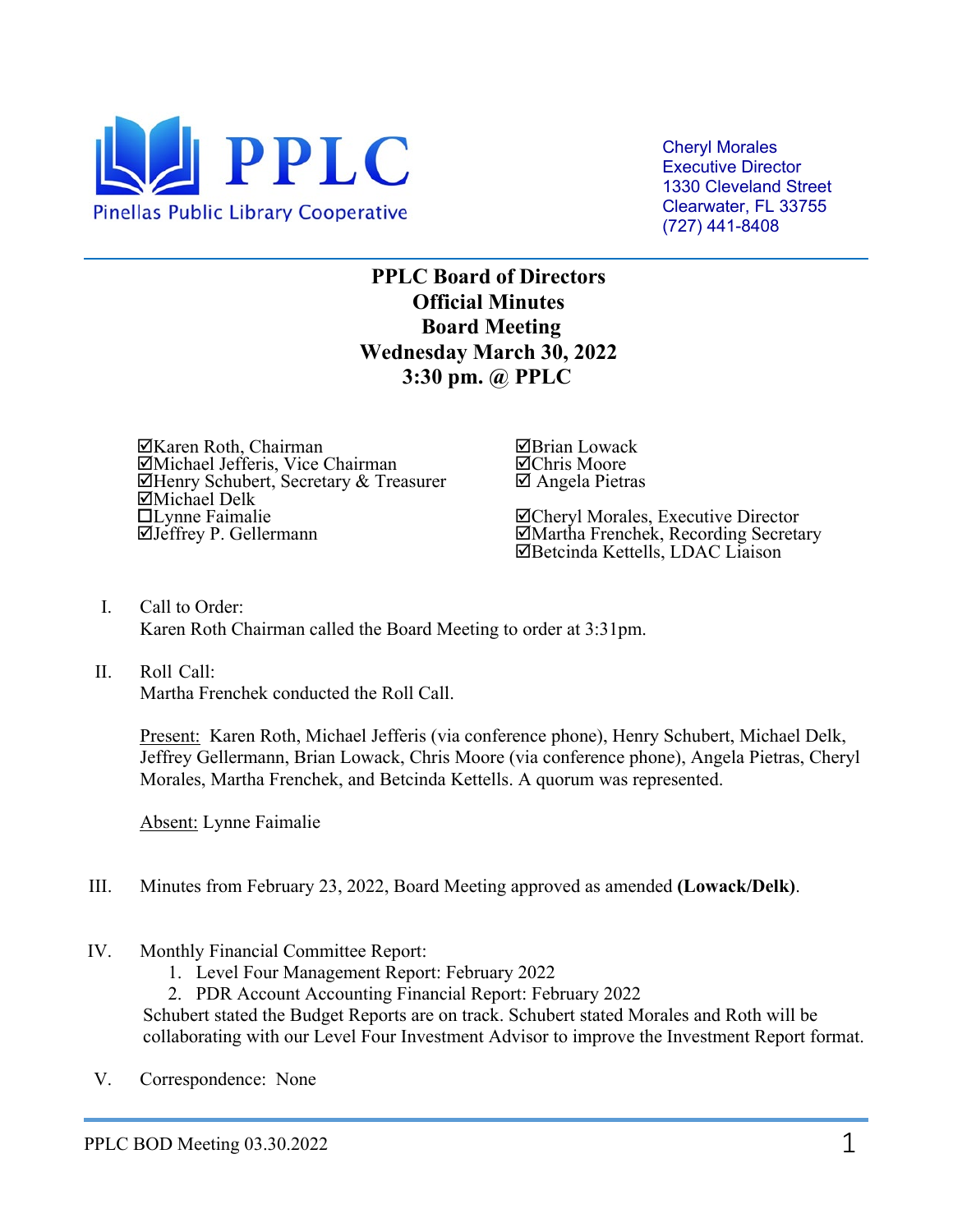- VI. Executive Director's Report Cheryl Morales
	- 1. Building / Admin.
		- • Courier migration update: new courier company starts March 28 and will be picking up only on the first day. The current courier company will be dropping off only -until March 31, when contract ends. Advised the current company to drop off all empty bins at PPLC.
		- • Flat roof replacement update: Cheryl is meeting with roofing project management team on Thursday. Start date is pending.
		- Internal Audit completed Received draft.
	- 2. Countywide Services / Member Libraries
		- DLC, TBL reports included in agenda packet.
		- • AD Hoc e-content committee is reviewing financial input system in place and will make a recommendation for change to the LDAC.
	- 3. Executive Director Activities
		- 3.1 Site visits with new Courier (Expak) show delivery area at 4 Libraries (CLW Main, Dunedin, Largo and Palm Harbor).
		- 3.3 Plumbing work for roof project Morales distributed images of the project
		- 3.7 TBLC webinar
		- 3.8 DEI follow up with DeEtta Jones State Library
		- 3.10 Clearwater Lions meeting hosted by PPLC
		- 3.11 TBLC Board Meeting
		- 3.14 PRELC Meeting
		- 3.23 ILS Policy Committee meeting
		- 3.24 AD Hoc e-content committee meeting
		- 3.28-3.30 Courier contract migration -overlap week.
	- 4. Upcoming
		- 4.8 meet with new OMB Budget Analyst Abigail Lloyd
		- 4.12 READ Pinellas Board Meeting
		- 4.12 Division update with State Librarian, Amy Johnson
		- 4.22 C.A.F.R. due to PPLC from Member Libraries
- 4.22 DLC and TBL Volunteer Appreciation events<br>VII. Old Business:

- 1. Contracts update Roofing (change order), DLIS ARPA grant, Smart Horizons COHS
	- After some discussion, the Board unanimously approved Advanced Roofing's Change Order Request **(Lowack/Gellermann)**. • Morales presented Roof Contract change order to the Board.
	- Morales commented all contracts for the ARPA grant have been finalized and signed.
- 2. DEI Policy Final Draft, approved by the LDAC 3.14.22 Morales presented the Final Draft of the DEI Policy to the Board. The Board unanimously approved the DEI Policy, effective 3.31.22 **(Schubert/Delk)**.